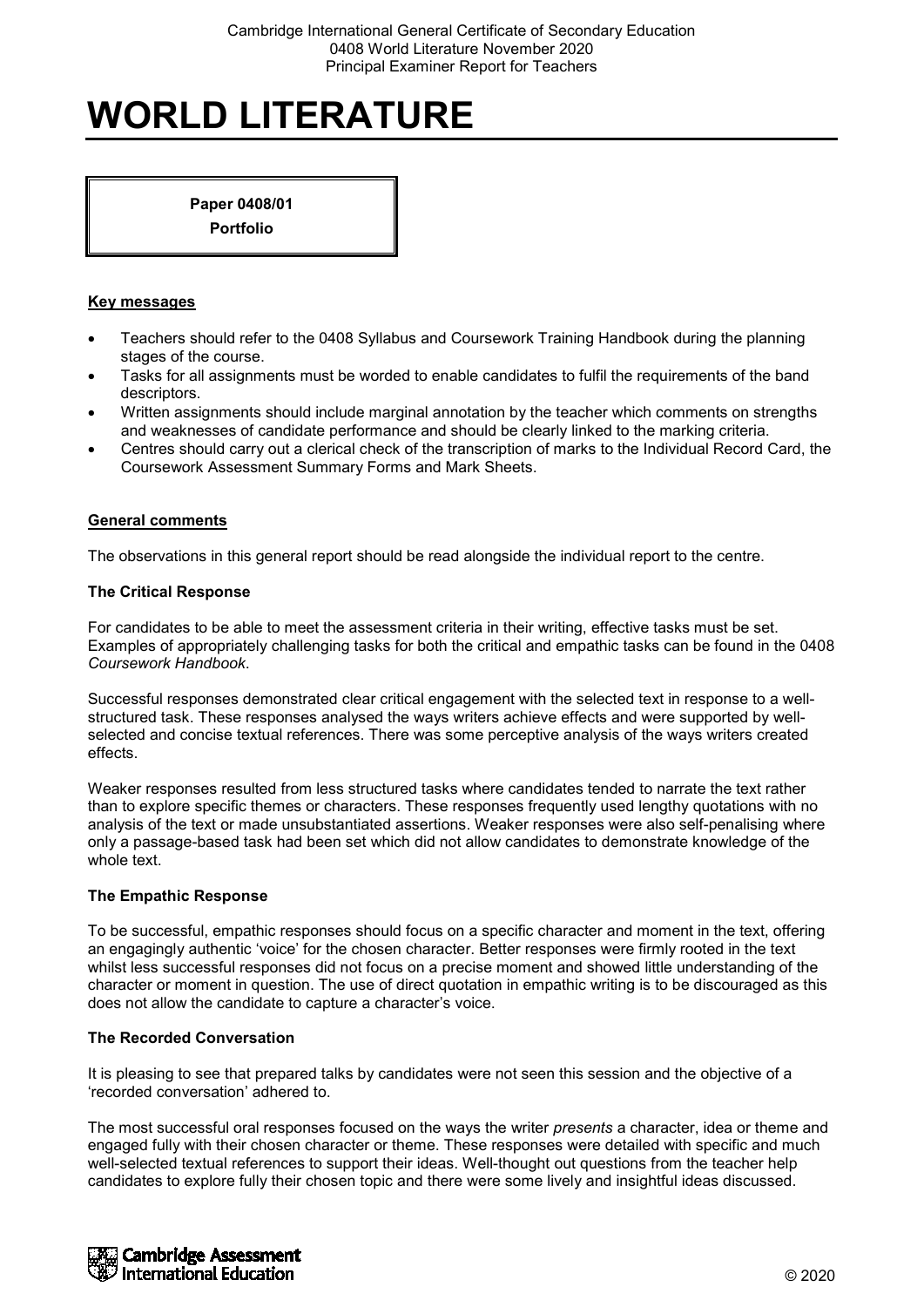Weaker responses tend to become narrative, retelling the plot or part a character plays without exploring how the writer *presents* them: this approach does not allow candidates to meet the criteria for high reward in the band descriptors.

### **Teacher annotation**

Teachers are reminded that all assignments should show evidence of having been marked to assist the moderation process. Focused ticking of salient points supported by brief reference to the band descriptors in marginal annotation and a detailed summative comment are a prerequisite for all written assignments. These annotations allow external Moderators to see the rationale for the final mark awarded. It is also important that any marks changed during the internal moderation process be justified with an additional comment, explaining the reason for the change.

## **Administration**

Rigorous clerical checks should be carried out by the centre to ensure that no candidate is disadvantaged by any transcription errors made by the person entering marks on individual record cards, coursework assessment summary forms and mark sheets. To facilitate final checking by the Moderator, it is preferred that candidates are listed in the same order as the MS1s rather than in class groups. Care should be taken over the presentation of the portfolios. The Individual Record Card should be fastened securely (e.g. by a treasury tag or staple) to the written assignments (and not placed in plastic wallets or cardboard folders) to ensure ease of access. Assignments should be organised in the order presented on the Individual Record Card. It would be helpful for oral recordings to be sent by USB memory stick or, if CDs sent, they be suitably protected to avoid damage or breakage during postage.

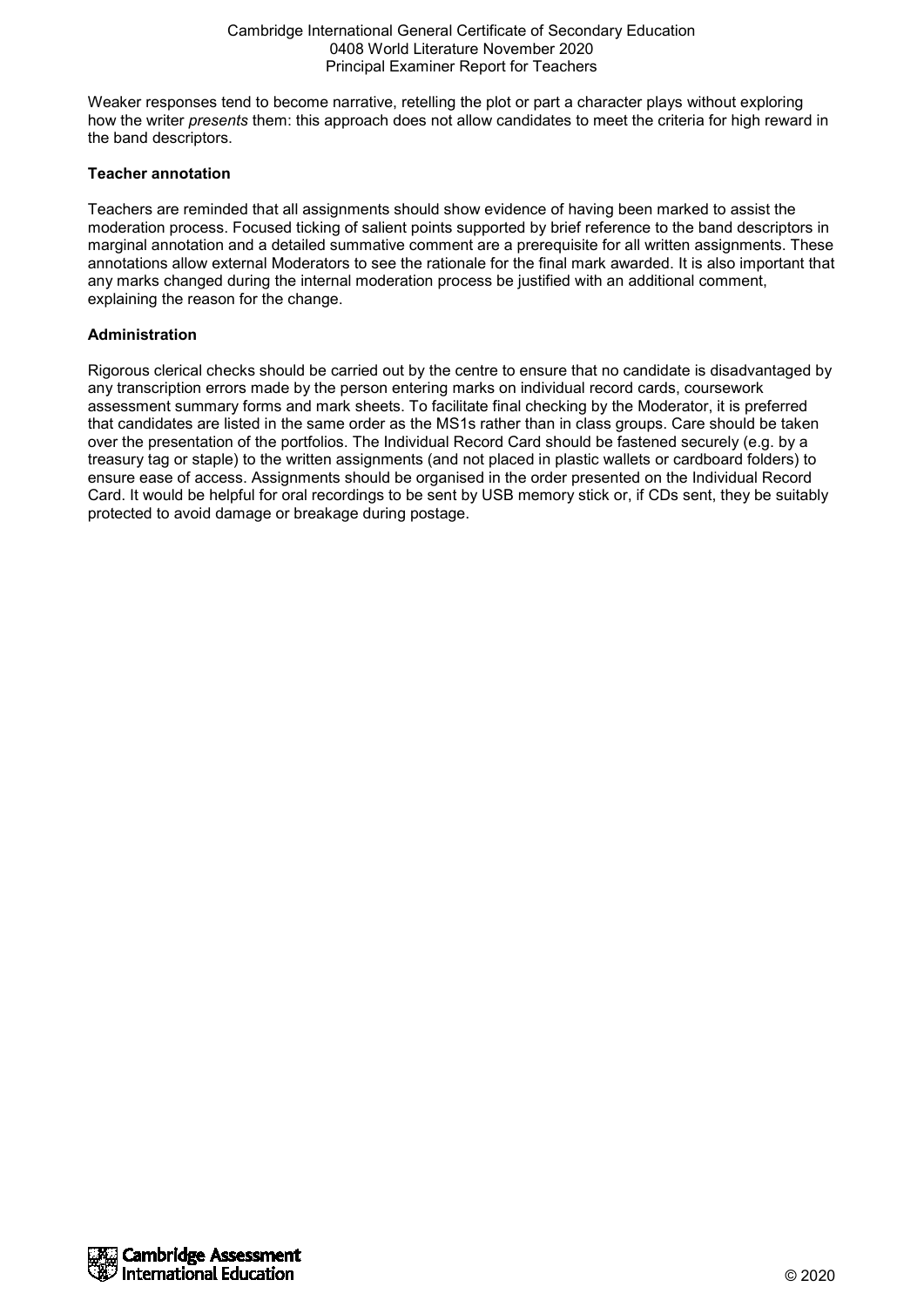**Paper 0408/21 Paper 2: Unseen**

There were too few candidates for a meaningful report to be produced.

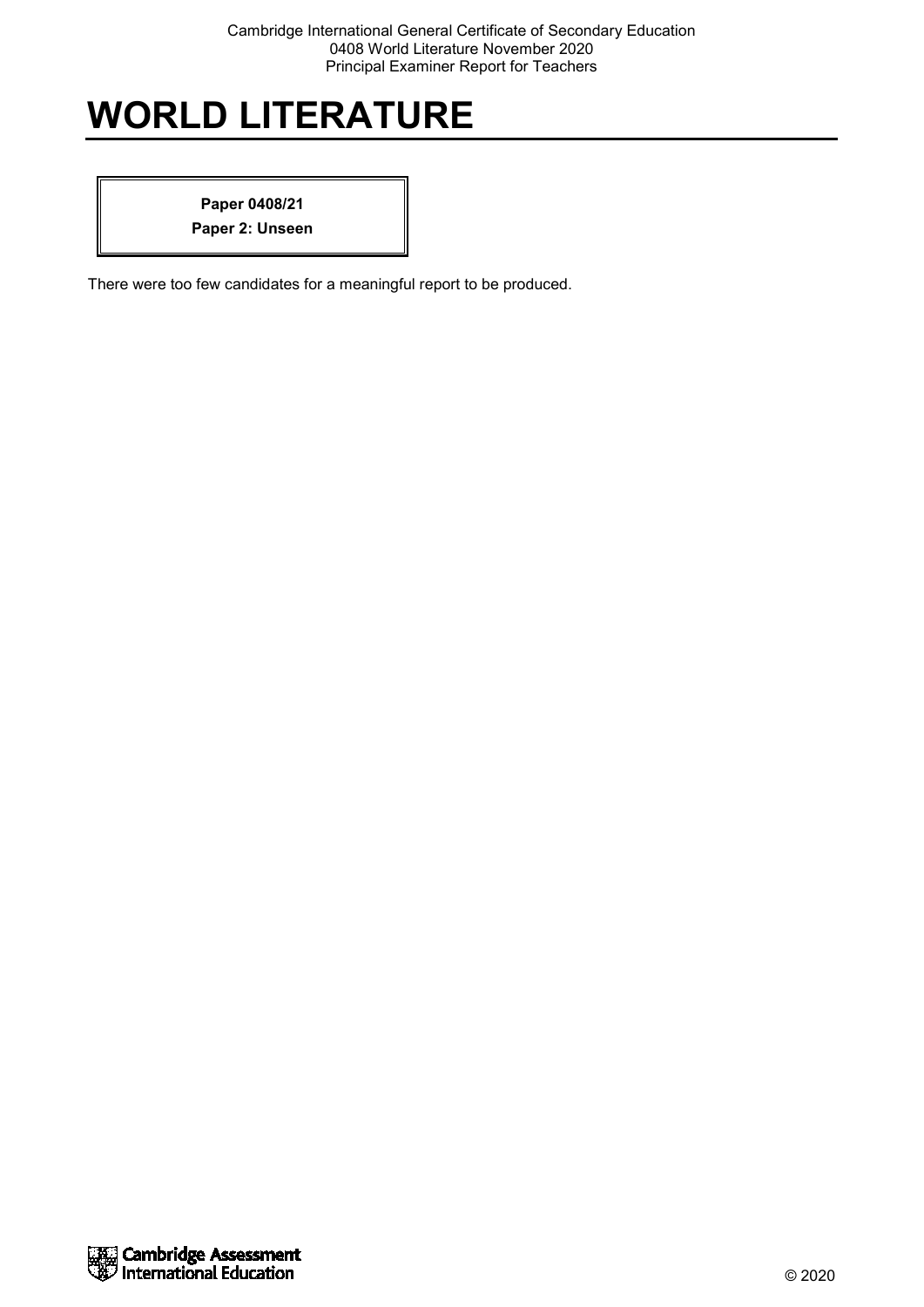### **Paper 0408/22**

**Paper 2: Unseen**

### **Key messages**

- Candidates, who can link address areas suggested in the bullet points to their exploration of the main focus of the question are likely to be more successful overall. Those who methodically work their way through the bullet points alone without reference to the stem question tend to offer a more general appreciation of the text, forgetting about the key focus word(s) in the question itself.
- Candidates who are able to integrate comments on form and structure into their discussion are generally more successful when they link their remarks to the way in which these elements add to points made in response to the question.
- There is no automatic reward for identifying specific features, such as, simile, metaphor, juxtaposition, etc. Comment on these features work best when they are used to explore the way in which the writer is using these techniques for a particular effect.
- Candidates who can integrate references from the text, embedded within a sentence, suggest a greater focus on the quotation as an illustration of effects created. Those who copy out lengthy quotations followed by '*This shows…*' tend to lose sight of how, exactly the reference demonstrates their point. Particularly unsuccessful are quotations with the 'middle' missing, replaced by ellipsis; candidates should be willing to quote directly the words they are commenting on.

#### **General comments**

Of the candidates that took this paper, 73 per cent chose the prose option, and 27 per cent chose the poetry.

Candidates who wrote a lengthy introduction generally tended to then repeat all of the features they noted in the introduction, sometimes with little expansion. Those who made a simpler one or two sentence introduction and proceeded directly to their exploration of the passage tended to be more successful. It is often the case that as candidates continue to write their responses, they work their way further and further into the poem/passage, with more and more occurring to them in response to what they have read, and they develop their arguments further. If time is wasted on long introductions, this development is less likely.

Initially, it is useful for candidates to think simply in terms of the basics of what they have read. Being able to summarise the content of a poem or passage in itself demonstrates a level of competent understanding of the material upon which to build comment relating to the keyword in the question. Sometimes when candidates try to focus only on the techniques used, they can be liable to overlook or misread what is being communicated by the text.

## **Comments on specific questions**

#### **Question 1**

*'Hotel Room, 12th Floor'*

*Explore how the poet conveys striking impressions of the city.*

*To help you answer, you might consider:*

- *the images the poet uses to describe the city*
- *the ways in which the poet captures the sounds of the city*
- *the impact of the final stanza.*

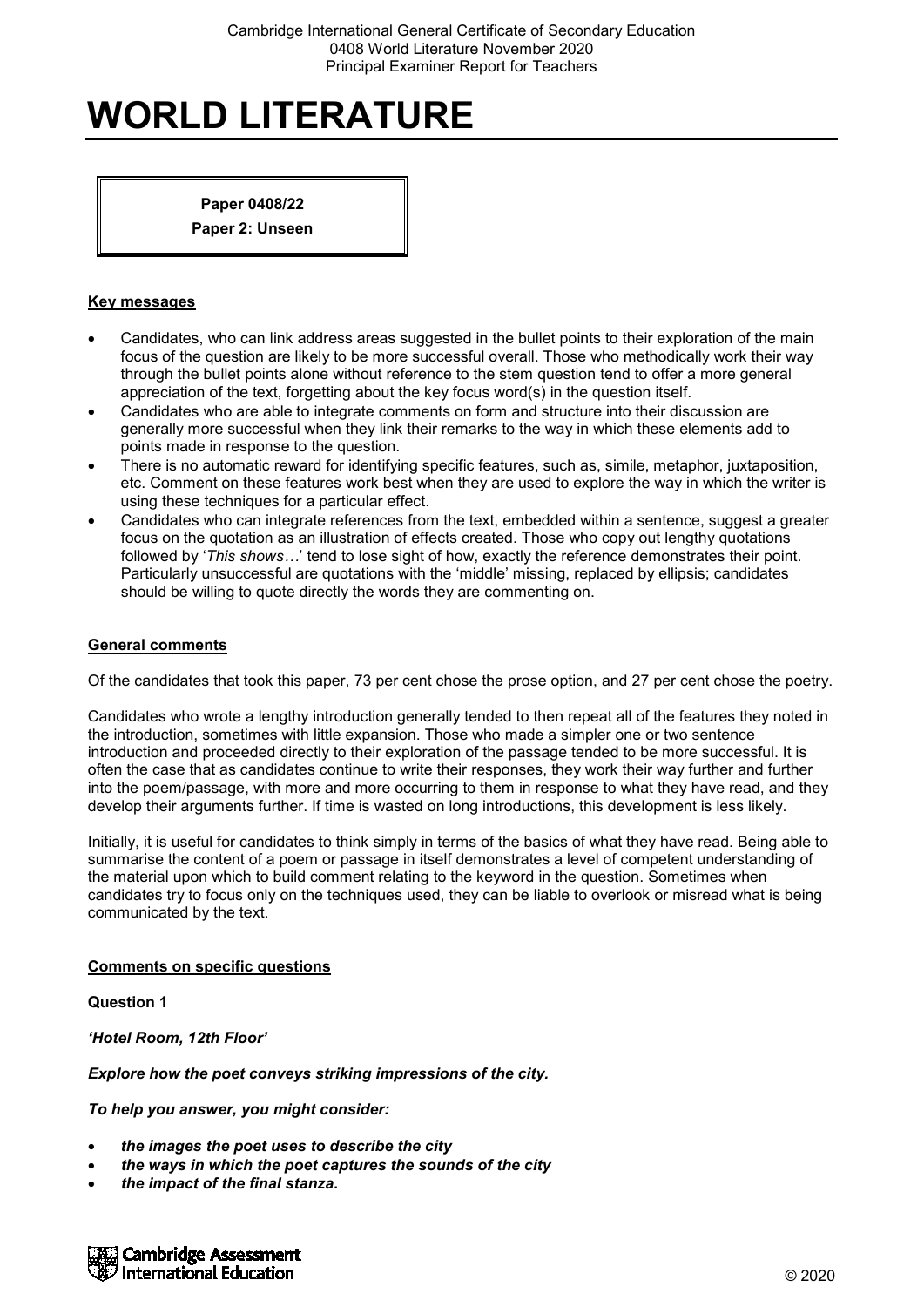Candidates were able to engage with the imagery of the helicopter being described as a '*damaged insect*', as a starting point for the first bullet point. It might have been useful to have gone a little further and commented on the use of *'skirting*' as a way of depicting the machine's manner of flight, or the way in which this imagery gives the picture of an insect having to waver around tall buildings, as if damaged, in order to find a landing place *'on the roof of the PanAm skyscraper'.* Most cited the image of the *'Empire State Building'* as a *'jumbo size dentist's drill',* but might have gone further in imagining how odd it is to place the image of a dentist's drill, with all of its usual associations, into such a cityscape, and what it suggests that buildings are made to look like such menacing equipment, which adds to the poet's presentation of the cityscape as threatening. Most went on to remark that the scene at night with the *'million lit windows'* seems more alive than the daytime scene.

For the second bullet, candidates wrote about the '*tech noise of radio and TV*' that '*take over everything in a hotel room*', and the police car and ambulance sirens being like *'warwhoops*' as if '*the city is a war-zone*'. The imagery of '*broken bones', 'harsh screaming*', and *'blood glazed on sidewalks'* were also cited as giving the impression of conflict and '*undeclared war*'.

More insightful candidates were able to comment on the imagery of the final stanza, which depicts a frontier stockade that '*likens the modern city to an old fashioned outpost and people fighting to keep safe*'.

Shorter poems can sometimes present a challenge, either because the imagery used is more compressed, creating images by drawing upon associations which can be harder for younger people to unpack, especially under the pressure of an exam, or because the poet is aiming more for striking pictures which have a swift impact, but which are not as supported by words or poetic techniques which can help a student to place the scene into context. In cases like this it might be advisable to encourage candidates to take a few moments to make a plan which would draw them to pick out some of the most striking images and try to think further about the way in which they have been created for the most impact.

# **Question 2**

## *'Jim left alone in Shanghai'*

## *How does the writer vividly communicate Jim's experience of waiting?*

## *To help you answer, you might consider:*

- *the descriptions of Jim's attempts to keep busy*
- *how the writer describes the empty house as time passes*
- *the ways in which the writer conveys a sense of loneliness.*

All of the candidates who chose this option appeared to engage with it particularly well. It may have been helpful that the experience of waiting for parents in one situation or another is a relatively common one and this enabled them to put themselves into Jim's place with some ease.

The passage provided a large selection of activities by which Jim attempts to keep himself busy: climbing up to the roof to look over the neighbourhood; watching Japanese tanks moving into the city; trying to repair his blazer; plane-spotting; playing war games in the garden; spending time on the sofa in his mother's room; building a kite. Some candidates linked this picture of Jim's busyness with the third bullet, as his efforts themselves convey his aloneness and most candidates seemed easily able to relate to this sense of lostness and waiting for his parents to return home. Some observed that his activities are not only intended to pass time, but they work to '*hold at bay*' his sense of '*dislocation*' in the deserted house. This is a phrase the author uses in the second paragraph in relation to his mother's presence, hanging on the air like her scent, '*holding at bay the deformed figure in the fractured mirror*'. There are often key words and phrases in a passage which hold some sense of the whole, and here, '*deserted'* and '*holding at bay*' are helpful in conveying understanding of Jim's situation.

Most candidates picked out the way in which the garden begins to fall into disrepair as the days pass, with the grass growing and the hedges not being trimmed. The water level falling in the swimming pool and the food in the refrigerator beginning to smell were also indicators of time passing. The most fruitful comments, however, included the details from the sixth paragraph, when Jim has realised that his parents will not be coming home, and the house suddenly '*seemed sombre, as if it was withdrawing from him in a series of small and unfriendly acts*'. This allowed some candidates to remark that the house seems to be a character in its own right, which begins '*being on his side*', '*familiar*', and which then gradually becomes '*antagonistic*',

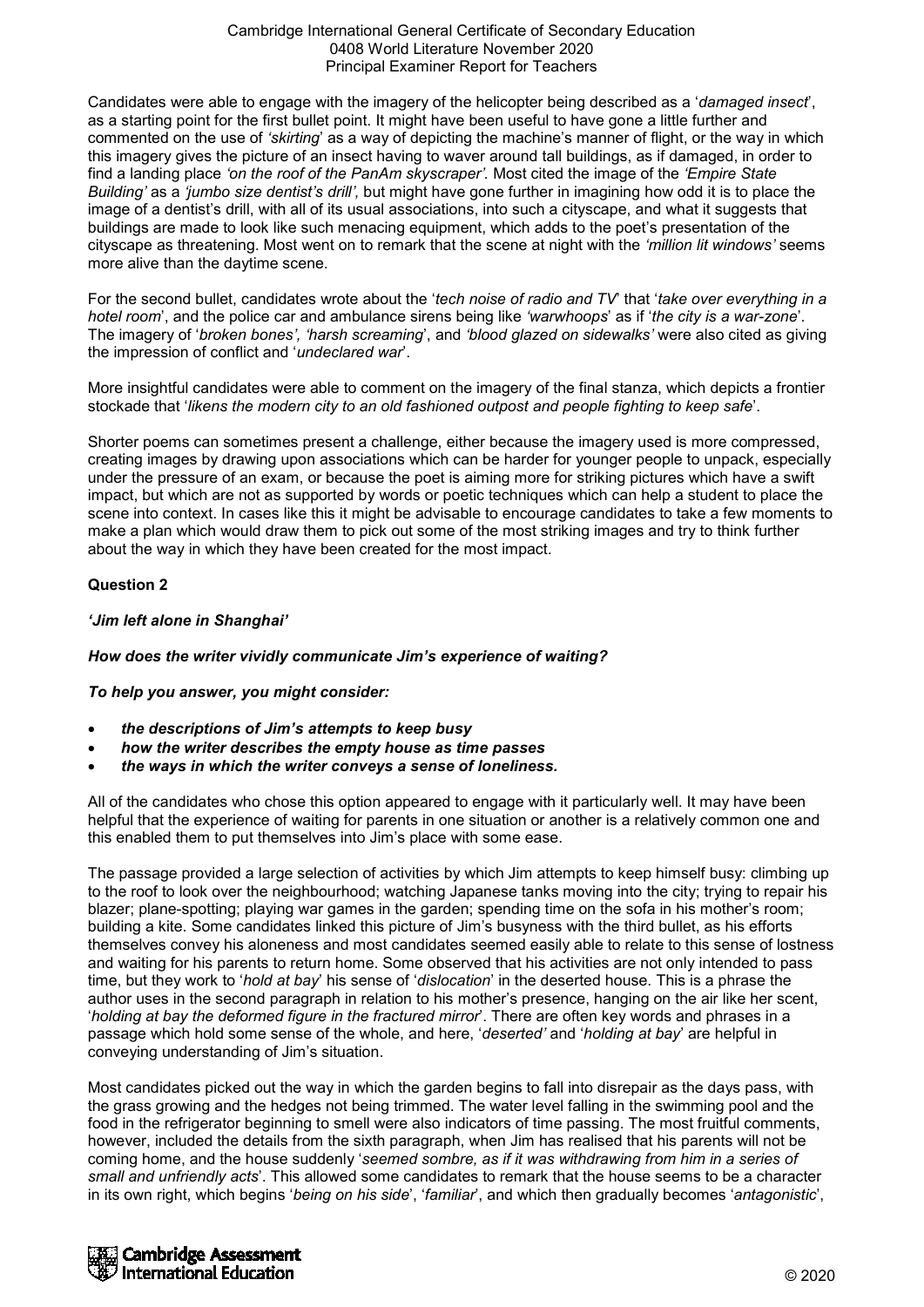'*a bit like in a horror movie*'. Many remarked that the '*wall of dust'* and the sense that '*Time had stopped'* work to produce an atmosphere of waiting and '*foreboding*'.

Addressing the final bullet point, Jim's waiting and loneliness were most strongly linked. Many candidates wrote about the images of Jim's mother and the way in which he thinks about her and tries to remember what they did together, as conveying an acute sense of his loneliness. Many observed that the '*tango'* that Jim imagines perceiving in the footsteps made in talcum on the bedroom floor were more likely to suggest a struggle with a soldier who was removing her from the house, especially because the mirror has been broken and the '*dance-steps*' appear '*far more violent than any tango he had ever seen*'; some speculated that she had been raped by the soldier and Jim was too young to imagine this. The imagery of Jim sitting by himself in his usual place at the dining table to eat his meals was also cited as conveying loneliness.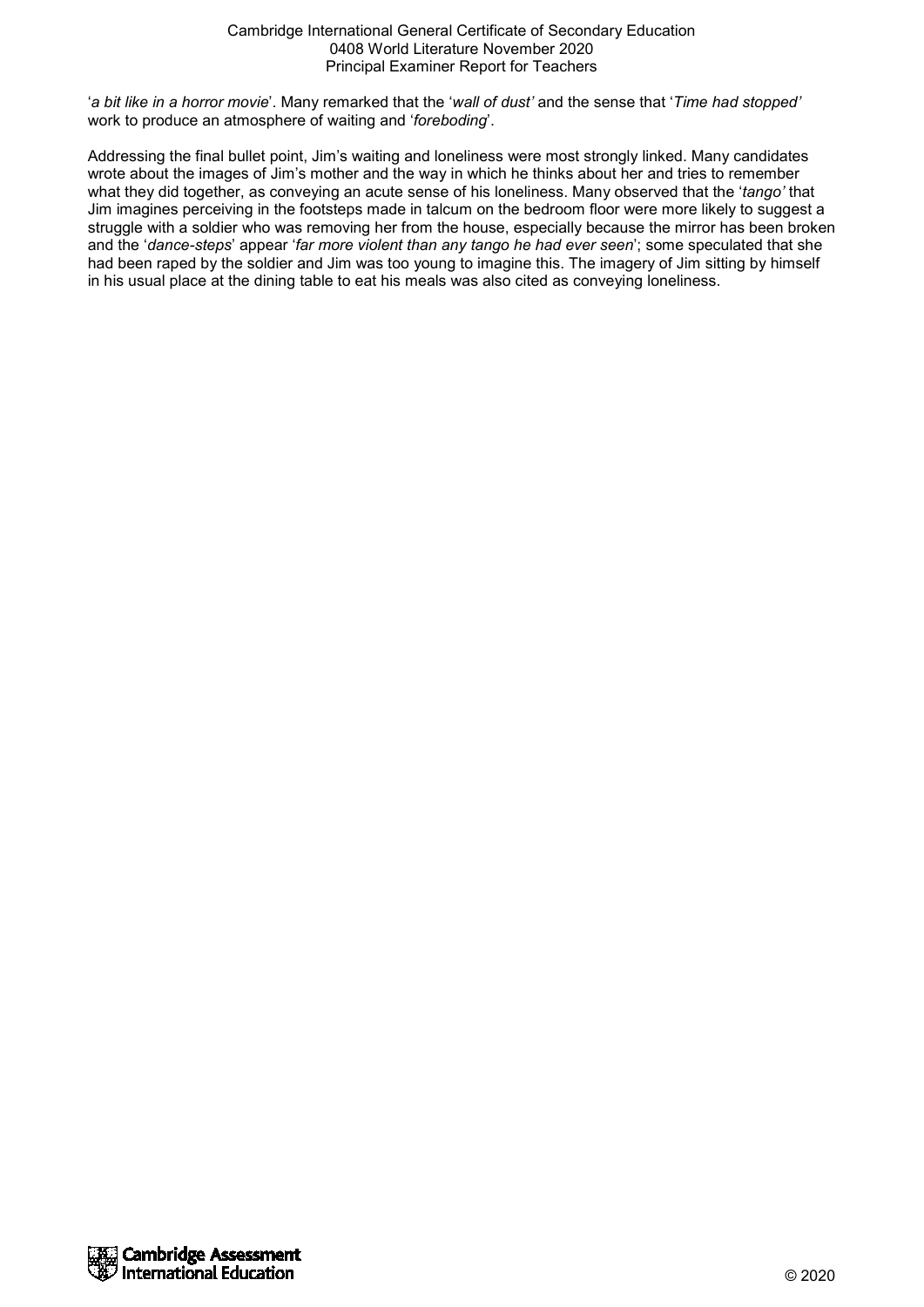## **Paper 0408/23**

**Paper 2: Unseen**

## **Key messages**

- Candidates, who can link address areas suggested in the bullet points to their exploration of the main focus of the question are likely to be more successful overall. Those who methodically work their way through the bullet points alone without reference to the stem question tend to offer a more general appreciation of the text, forgetting about the key focus word(s) in the question itself.
- Candidates who are able to integrate comments on form and structure into their discussion are generally more successful when they link their remarks to the way in which these elements add to points made in response to the question.
- There is no automatic reward for identifying specific features, such as, simile, metaphor, juxtaposition, etc. Comment on these features work best when they are used to explore the way in which the writer is using these techniques for a particular effect.
- Candidates who can integrate references from the text, embedded within a sentence, suggest a greater focus on the quotation as an illustration of effects created. Those who copy out lengthy quotations followed by '*This shows…*' tend to lose sight of how, exactly the reference demonstrates their point. Particularly unsuccessful are quotations with the 'middle' missing, replaced by ellipsis; candidates should be willing to quote directly the words they are commenting on.

## **General comments**

Of the candidates who took this paper, 82 per cent chose the poetry option, and 18 per cent chose the prose passage.

Candidates who wrote a lengthy introduction generally tended to then repeat all of the features they noted in the introduction, sometimes with little expansion. Those who made a simpler one or two sentence introduction and proceeded directly to their exploration of the passage tended to be more successful. It is often the case that as candidates continue to write their responses, they work their way further and further into the poem/passage, with more and more occurring to them in response to what they have read, and they develop their arguments further. If time is wasted on long introductions, this development is less likely.

Initially, it is useful for candidates to think simply in terms of the basics of what they have read. Being able to summarise the content of a poem or passage in itself demonstrates a level of competent understanding of the material upon which to build comment relating to the keyword in the question. Sometimes when candidates try to focus only on the techniques used, they can be liable to overlook or misread what is being communicated by the text.

## **Comments on specific questions**

**Question 1**

*'On Aging'*

*Explore how the poet powerfully conveys attitudes to growing old.*

*To help you answer, you might consider:*

- *the words and images used to describe old age*
- *how the poet creates a powerful voice for the speaker*
- *how the poet shows that old people are often misunderstood.*

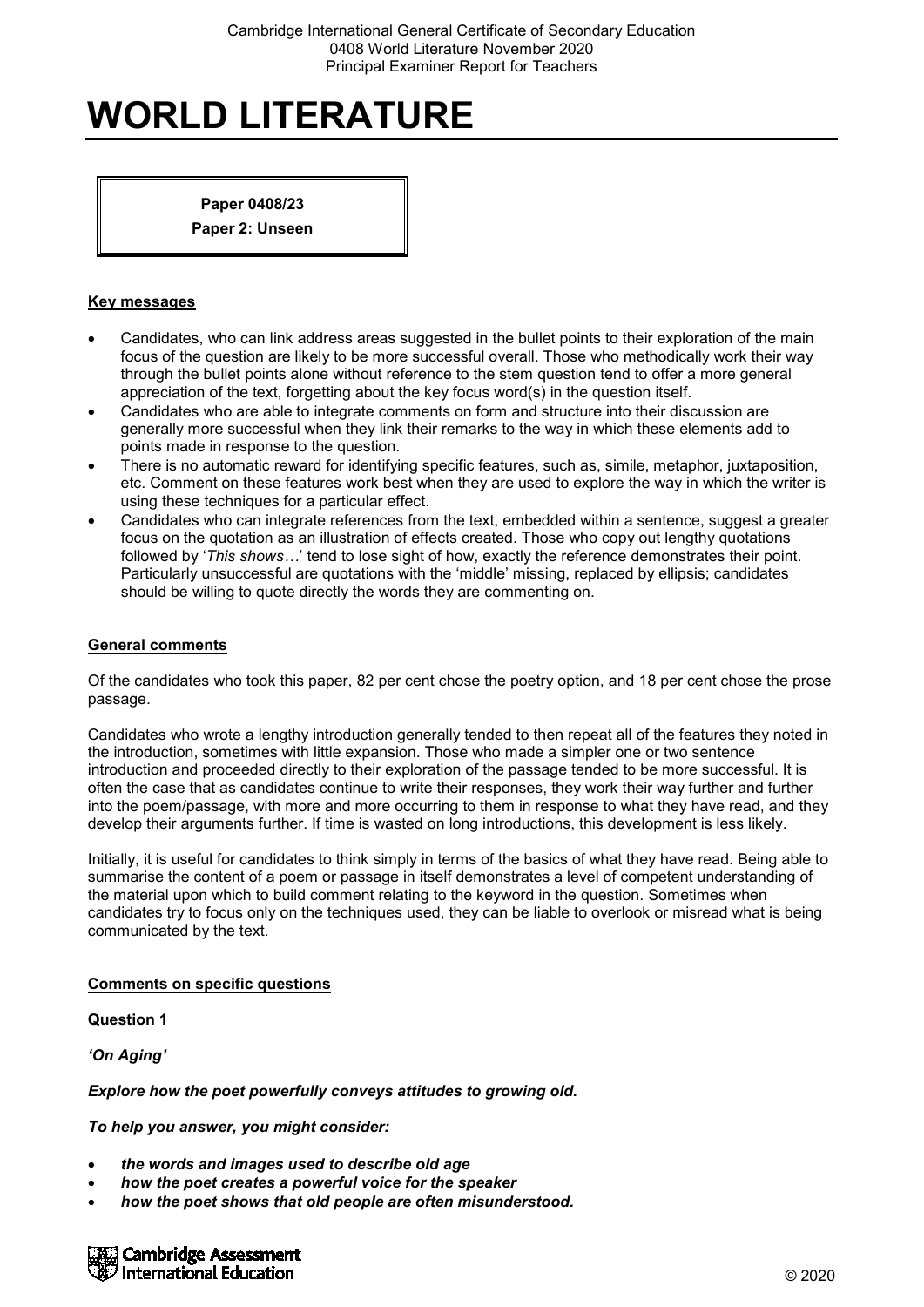As the statistics show, this was a very popular choice and all of the candidates engaged well with the poem and the topic of aging. The question provided the opportunity for candidates to explore their own attitudes to people growing older and how they perceive the aged, and some made personal comments in their concluding sentences to this effect. Many worked their way effectively through the poem line by line, beginning with the simile, *'Like a sack left on the shelf'*, interpreting the imagery in various inventive ways: as something that had been '*abandoned*', '*neglected*', and left as '*useless*'; as something '*passed its sell-bydate*'. Following the direction of the first bullet point, they went on to comment on the poet's description of an older person having *'bones stiff and aching*', along with *'feet won't climb the stair*', and *'walking, stumbling'*, as painting a common view of older people while the persona created by the poet is arguing that, although their bodies are less able, they object to being treated as though their minds were similarly affected. Many candidates picked up on the idea that older people might not be lonely and in need of help or company, even if this is a common assumption. Deeper explorations argued that the persona narrator is trying to educate the reader to regard them as the *'same person*' they were '*back then'*, in spite of them having *'less hair...less chin...less wind'.* Many expanded on the idea presented in, *'Don't think I need your chattering'*, that older people may feel insulted by the assumption that they must be lonely and want to be talked to all the time. In some of the personal comments, some candidates remarked that they had never considered this and that in the future they would be more mindful that it was better to ask an older person if they would like company.

Addressing the second bullet point, candidates picked out, *'Hold! Stop! Don't pity me!/Hold! Stop your sympathy!'.* Although it would generally be the case that comments on punctuation would not yield much in the way of reward, in this case it was entirely appropriate for candidates to argue that the poet has used exclamation marks to enhance the impression of the persona's '*frustration*', '*annoyance*', '*determination to be heard*'. Some were able to point out that these are '*exclamatory*' remarks which are '*imperatives*' that '*call imperiously*', with the effect of someone shouting or '*commanding*' the reader/listener. Many also pointed out that the rhyme also makes these lines stand out, some referring to a '*sing-song*' style or '*chant*', which is effective in arresting the reader. Some suggested that this kind of commanding tone '*is unusual for an older person*', which gives it even greater impact. There were candidates who observed that the voice given to the older person is one that calls out with some humour, especially evident in the last line of the poem, which '*softens the harsh tone*' of the command and '*shows that older people can still have a sense of humour in spite of everything they go through*'.

For the third bullet point, many argued that the poem showed how older people are '*stereotyped*', This word was used above all others as a way to discuss the poem's presentation of the aged. The imagery of *'Don't bring me no rocking chair'* was often picked out as an example of how people generally imagine that older people want to '*sit in a rocking chair and watch the world go by, as if that's all they can do*', when for the older person the rocking chair represents something they '*dread*' as a '*sign they are being cast off as useless*' or '*incapable*'. These comments were expanded by looking at the persona's call to remember that *'tired don't mean lazy'.* Again, there were some personal comments that indicated this had made candidates consider that someone might appear to be idling when they really would prefer to be more active if their physical state allowed. Most candidates finished by looking closely at the implications of the last line and how, although the persona might have sounded annoyed and frustrated earlier in the poem, this final line saw them acknowledge that they preferred to be still '*alive and kicking*' even with *'a little less hair...chin...lungs'*. There were observations that the voice of the persona also seems to shift into a softer note here, with the assertion that they '*still have a lot of life left in them*'.

## **Question 2**

#### *'Woman visiting a government office'*

*How does the writer strikingly build tension in this passage?*

*To help you answer, you might consider:*

- *the impression the writer creates of Vicki, the Processing Officer*
- *how the writer portrays the narrator's growing frustration*
- *the impact of the final paragraph (from 'I glanced at the advice pack...').*

Addressing the first bullet point, most candidates used the words, '*robot*', or '*robotic*', to describe Vicki. She is described as '*machinelike*' with her blank '*expressionless*' face that is '*impenetrable*'. Many struggled with the way in which the woman narrating the passage likens Vicki, as a '*Processing Officer*', to '*meat',* but the comparison with a machine or robot served well, as Vicki appears to be '*lacking empathy*', to be '*heartless*',

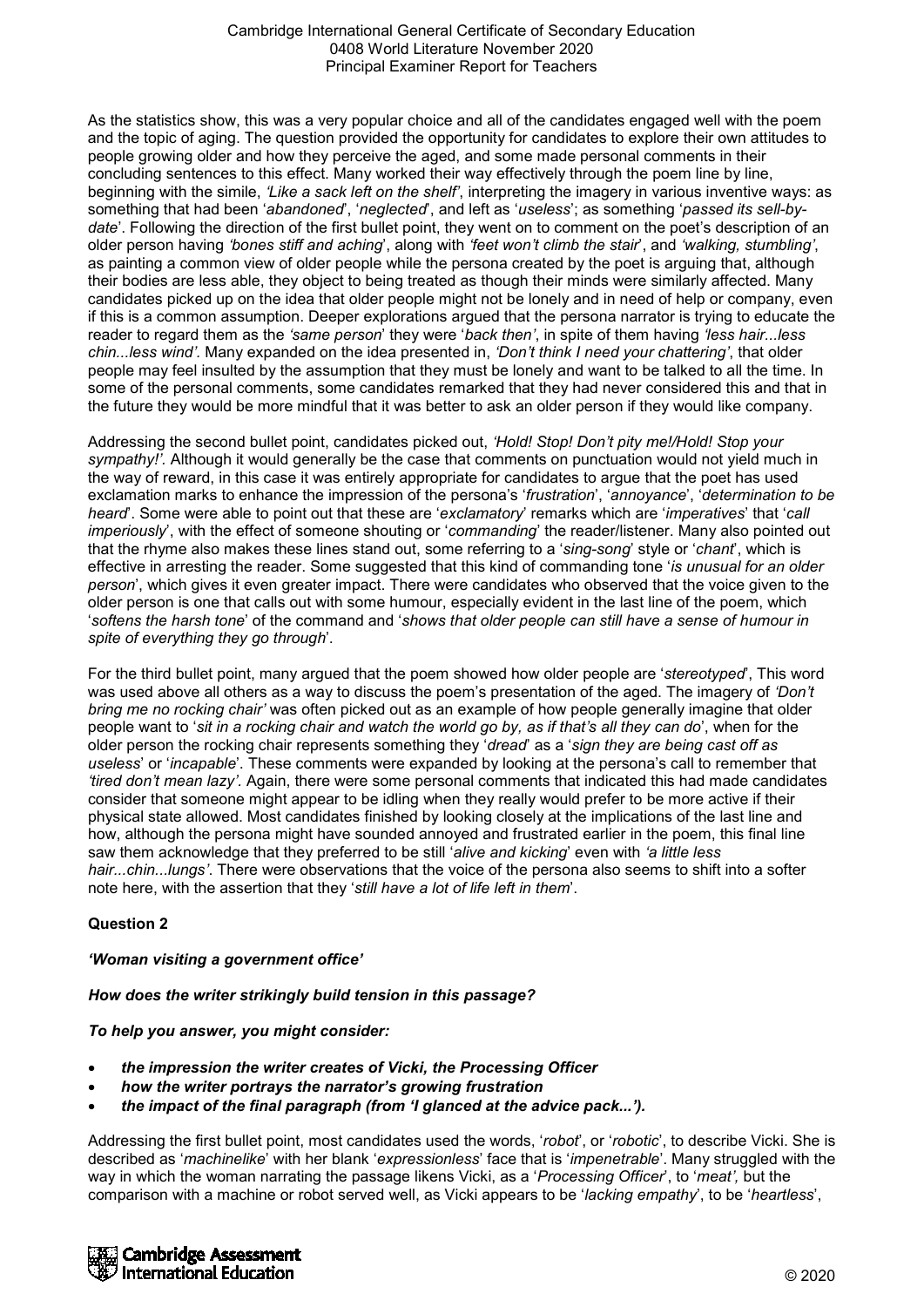'*cold*', '*aggressive*', or '*hostile*'. The fact that she is '*protected by a sheet of toughened glass'* and there are several notices *'warning against hitting an officer*', was noted by some as evidence that officers like Vicki were evidently used to being abused and were therefore likely to be hardened by their job. These elements were certainly expressive of a tense situation and one candidate went further in remarking that this atmosphere of protection and warning, along with the security guards, so increases the tension in those seeking help, that, like the woman here, they are more likely to feel threatened and become aggressive. Most candidates wrote easily about the way in which the author builds tension throughout the exchange between the woman and Vicki, especially noting that the woman is there arguing on behalf of a friend and that Vicki has no sympathy with this and seems '*as immoveable as the chairs fixed to the floor*'.

The second bullet was addressed by citing the way the writer enables us to experience the woman's growing helplessness in the face of Vicki's blankness; her effort to explain, and the feeling that this explanation becomes a plea for help, and then turns into the *'helpless rage'* that she is not being heard. She then falls into silence as she realises Vicki cannot be moved in any way by her story. Candidates remarked that the woman attempts to respond to suggestions that she should have checked the website, or phoned. Many wrote with feeling about the scene, evidently able to place themselves into the woman's position, feeling both helpless and annoyed to have '*wasted the entire day'* in trying to help a friend. One candidate picked up on the slightly more heated exchange, *'I understand perfectly...Obeying orders?'* The woman, countering Vicki's, *'I'm doing my job'* with *'Obeying orders?'* sounds cynical at this point and is '*challenging Vicki with the criticism levelled against people who do wrong in a robotic way, without thinking*'.

The final bullet point was treated more sparingly, sometimes by simply describing that the woman sees someone else being put out by the guards who had become as frustrated and had not been able to stop herself from getting too angry. Some added to this that it shows the woman what could happen to her if she lets her anger get the better of her, which will not help her friend. Comment might have been made on the advice pack and the phrase, '*it had no bearing on real life*', and the way in which the woman tells herself that '*We would have to start the whole process again, just as I had feared*' and the emotions this evokes. It might be useful to practise strategies for tackling those bullet point suggestions that ask candidates to consider the '*impact*' of a stanza or a paragraph, since this can often prove daunting. Generally, when '*impact*' is mentioned, one method might be to pick out one phrase which carries emotion, since it is usually emotion which holds the most impact. Here, following the woman's frustrating experience with Vicki, which has taken her exhaustingly through helplessness, annoyance, and rage, she witnesses someone else who has been through a similar experience being bundled out. This unknown woman's loss of control is what has an impact, and since the writer does not state directly what that impact is, it is left for the reader to imagine. The fact that the writer has not pointed directly to what '*impact*' the bullet asks for, candidates can feel at a loss, and lack the confidence to write anything in case they are wrong. It is worth pointing out that there is no right or wrong in that case, only what can be pointed to as potentially impacting upon the character. Some candidates respond personally on what impacts them and this can also be a fruitful exploration when linked to the text.

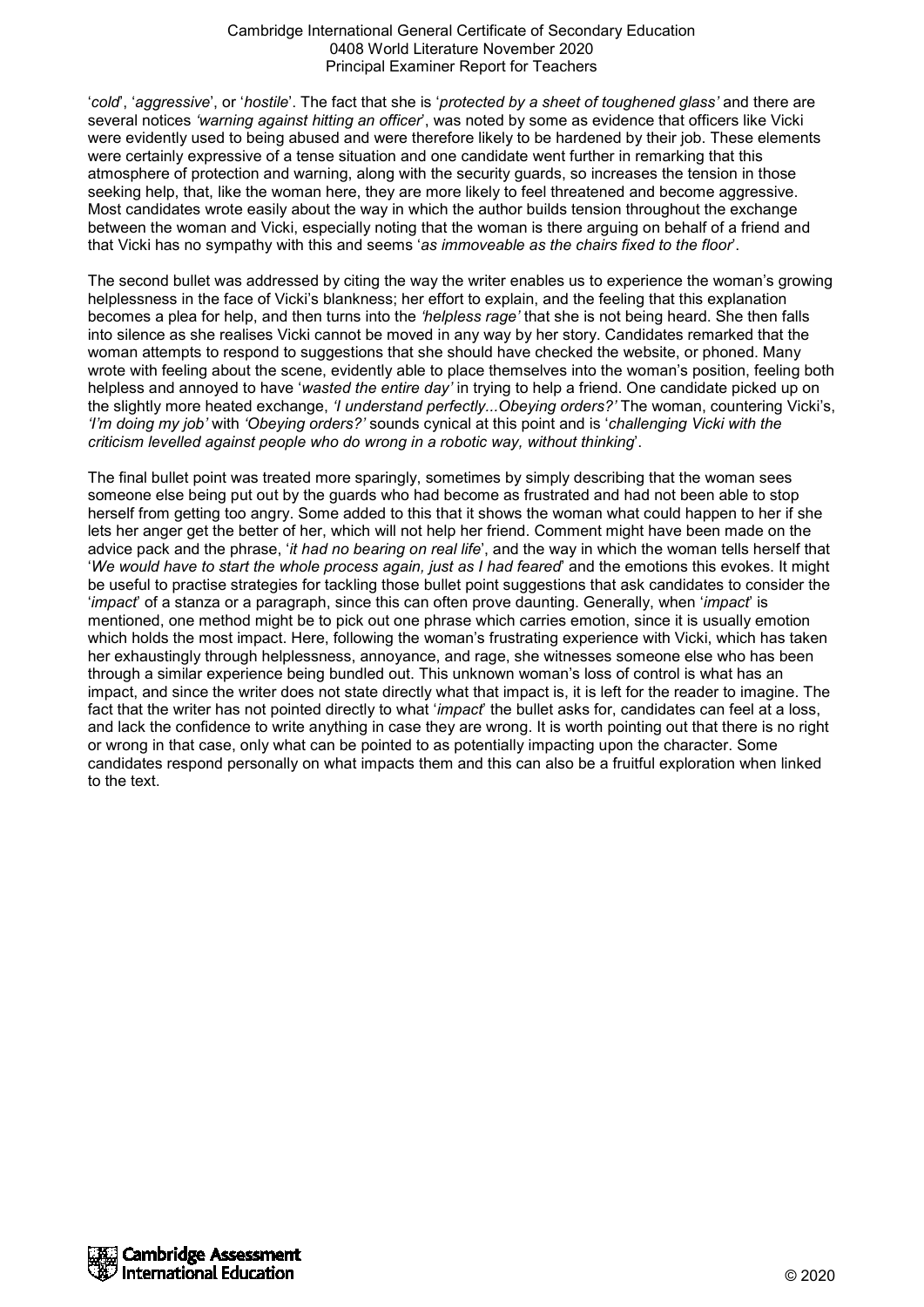**Paper 0408/31 Paper 3: Set Text**

There were too few candidates for a meaningful report to be produced.

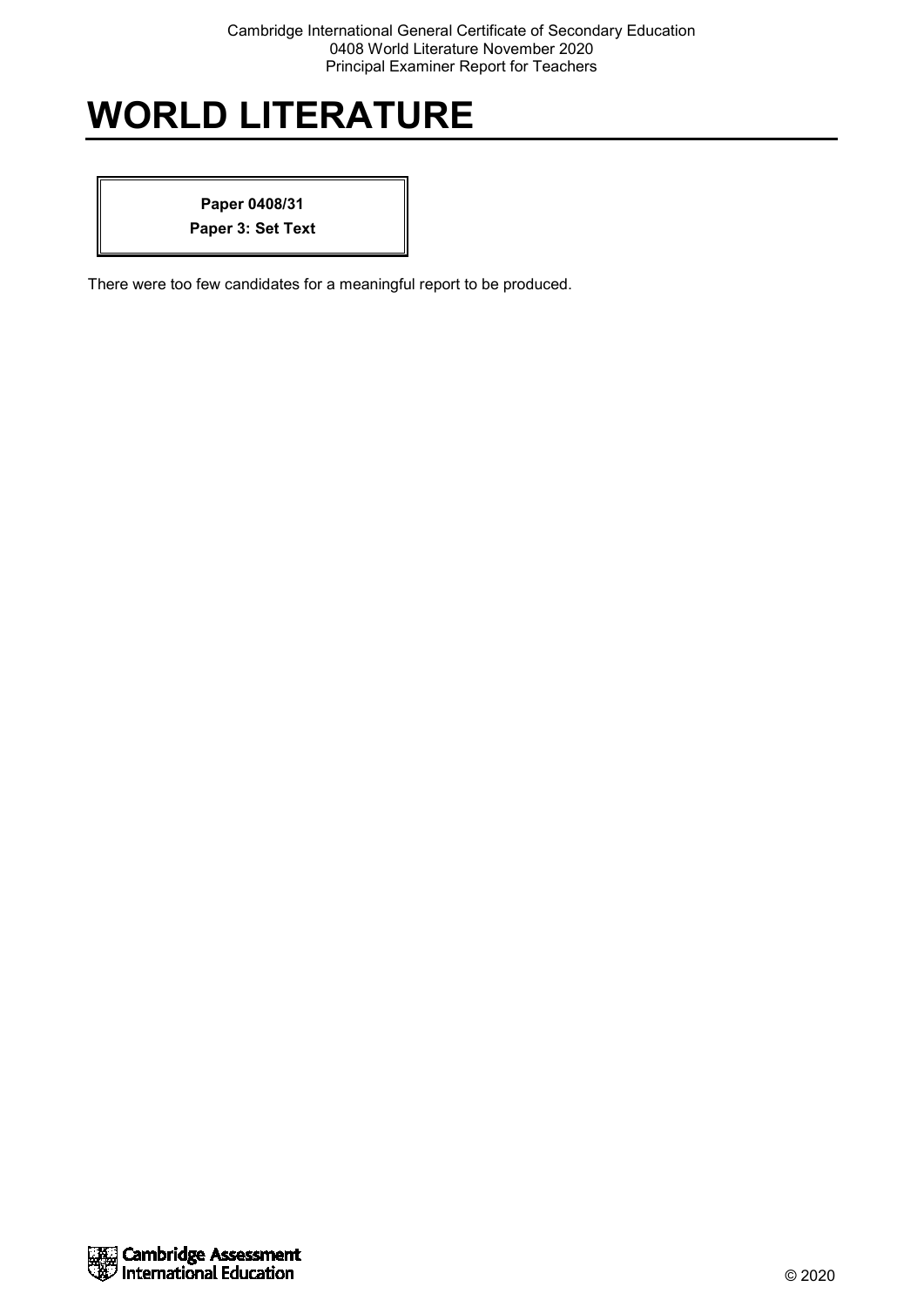**Paper 0408/32**

**Paper 3: Set Text**

## **Key messages**

Successful responses:

- show a detailed knowledge of texts
- focus explicitly on the key words of the question
- use relevant textual references to support the points made
- engage with the ways in which writers achieve their effects.

Less successful responses:

- have an insecure or limited knowledge of texts
- narrate or describe aspects of texts
- make assertions which are not substantiated
- merely log or describe writers' techniques.

#### **General comments**

There was evidence that candidates had enjoyed the texts they had studied. There were only a few rubric infringements, and the majority of candidates divided their time well across their two answers for the paper. The two most common problems arose from a lack of focus on the question set and a lack of specific reference to support points in *Section B* essay questions.

The strongest answers showed a detailed knowledge of the text, with candidates using textual references to support their ideas. For the extract-based questions on prose and drama texts, the most successful responses explored the writing in the extracts in at least some detail; they also were able to comment on the significance of the extract within the wider text. Those who had learned relevant textual references were able to provide some support for their ideas and arguments in *Section B* general essays. Without such detail, some candidates found it difficult to communicate even a basic personal response to questions.

The most successful responses tailored their material to the key words in the question. Less successful responses sometimes made cursory reference to the key words before embarking on a character sketch or general commentary on themes without sustaining a clear focus on the question. There were also instances in responses to both *Nervous Conditions* and *A Doll's House* of candidates making contextual points that took them away from the main focus of the question.

An ability to explore the ways in which writers achieve their effects characterised the work of more successful responses, going beyond the more assertive and even narrative responses of less successful work.

#### **Comments on specific questions**

The paper had a small candidature this session. The comments below are on the questions which candidates answered.

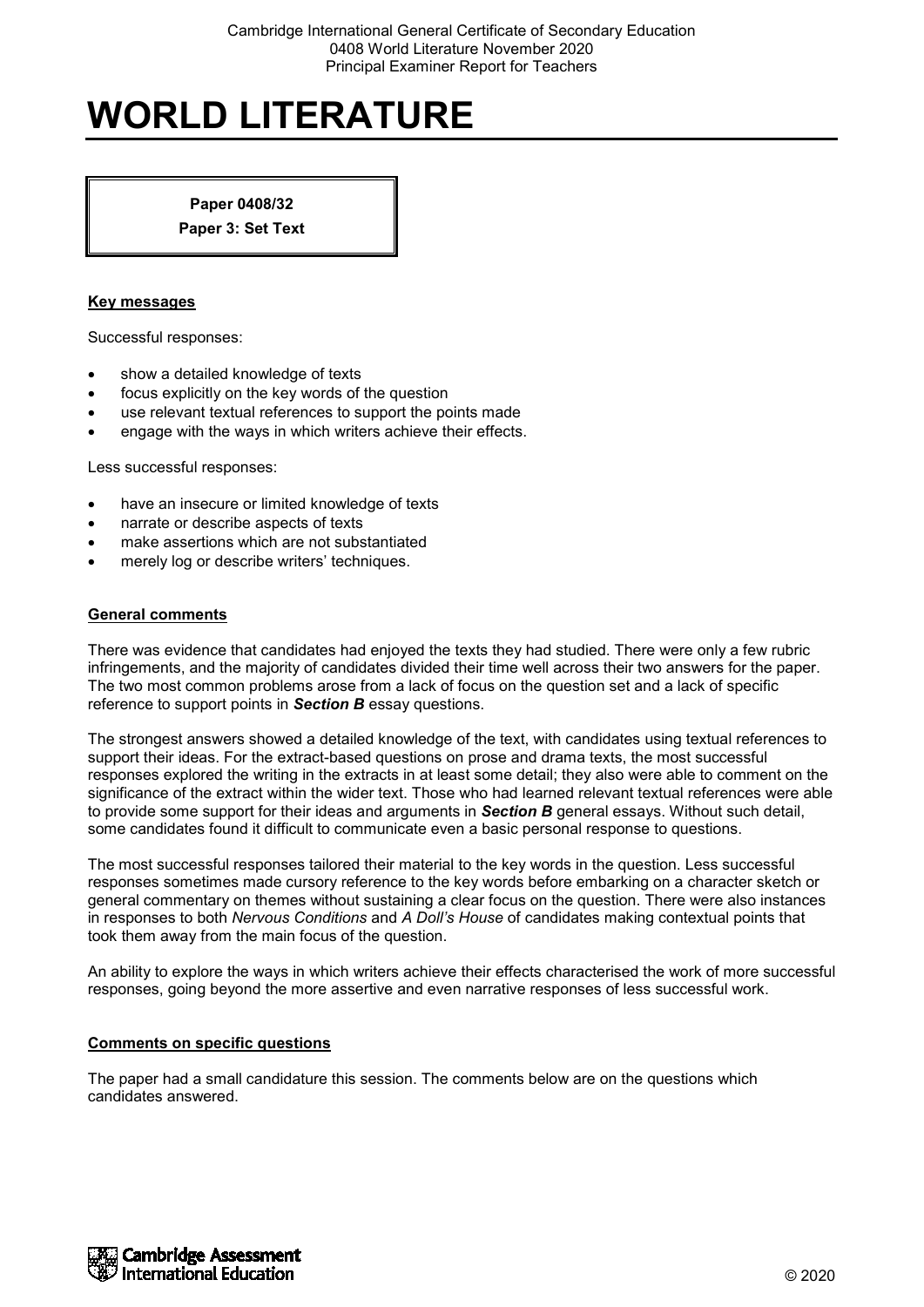## *Section A*

# **Question 1**

More successful responses reflected on the sense of unfairness Tambu felt at being denied the formal education enjoyed by her brother. They explored her feelings about the traditional mindset of both her father and mother and, in particular, the latter's comment on the 'poverty of blackness' and 'weight of womanhood'. These stronger responses selected judiciously from the extract and showed an understanding of the significance of this moment within the wider novel.

# **Question 2**

The strongest answers explored the detail of the dialogue and the implications of the stage directions in this extract from the start of the play. Candidates mentioned the way the dialogue between wife and husband prepared us for the fault lines in the marriage and the importance of attitudes towards money in the play. Most candidates picked up on what they regarded as Torvald's cloyingly sweet endearments to his wife. Less successful responses adopted a narrative approach and/or introduced extraneous contextual material at the expense of analysing the detail of the drama.

# *Section B*

# **Question 7**

The few responses to this question tended to offer generalised comment about what the novel reveals of married life, making the observation that the examples in the novel are not very encouraging. For higher reward, there needed to be more specific supporting references to relevant detail in the novel and closer analysis of the ways in which Dangarembga achieves her effects.

# **Question 8**

Popular choices of moments candidates found particularly disturbing were Nora's manic dance of the tarantella in Act 2, Torvald's denunciation of Nora after reading Krogstad's letter in Act 3, and the final exchange between wife and husband before Nora's departure. Most responses tended to narrate their chosen moment and describe what made it disturbing rather than explore the ways in which Ibsen the playwright made it a disturbing moment in the play.

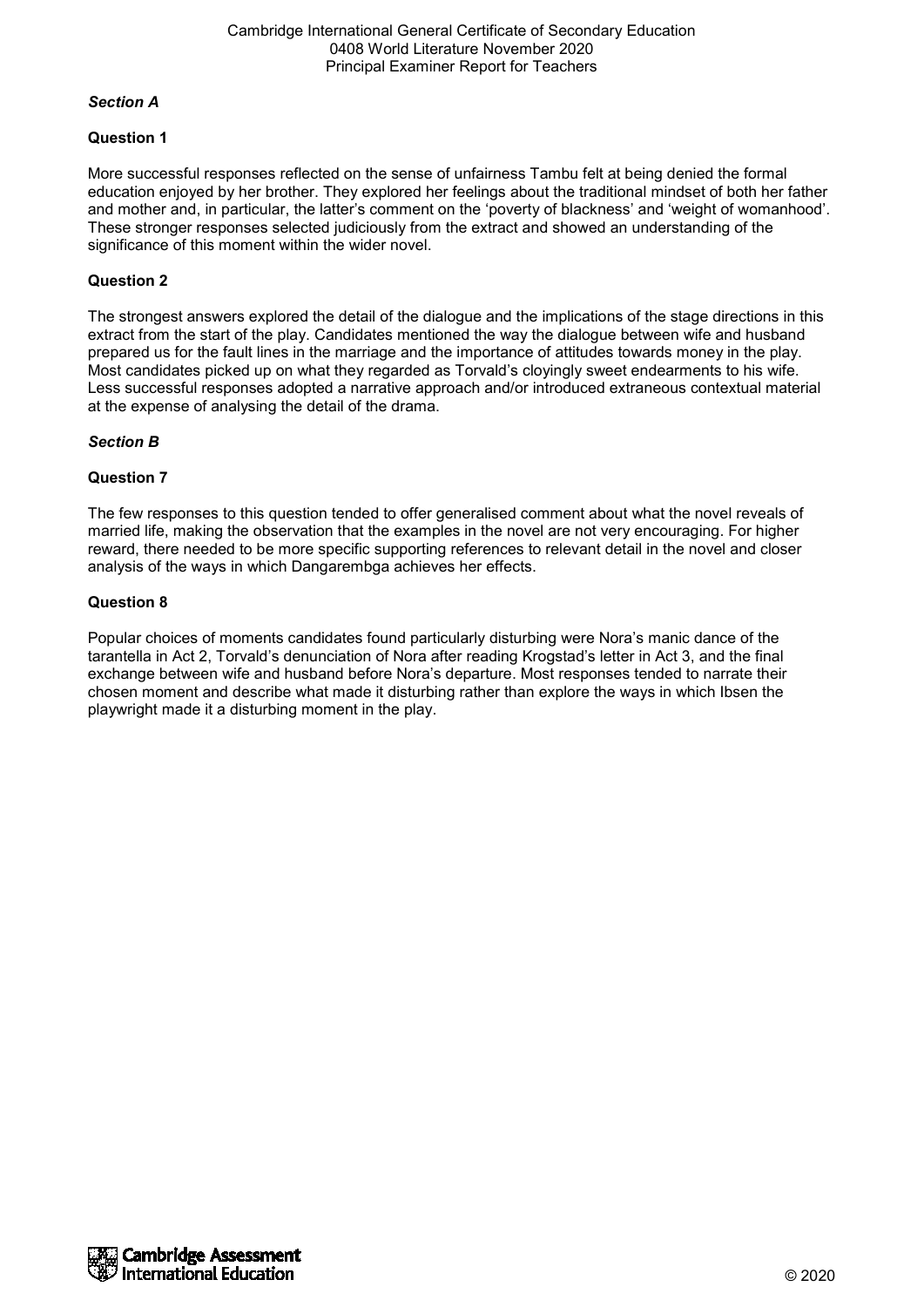**Paper 0408/33**

**Paper 3: Set Text**

## **Key messages**

Successful responses:

- show a detailed knowledge of texts
- focus explicitly on the key words of the question
- use relevant textual references to support the points made
- engage with the ways in which writers achieve their effects.

Less successful responses:

- have an insecure or limited knowledge of texts
- narrate or describe aspects of texts
- make assertions which are not substantiated
- merely log writers' techniques or list terms.

#### **General comments**

There was evidence that candidates had enjoyed the texts they had studied. There were only a few rubric infringements, and the majority of candidates divided their time well across their two answers for the paper. The two most common problems arose from a lack of focus on the question set and a lack of specific reference to support points in *Section B* essay questions.

The strongest answers showed a detailed knowledge of the text, with candidates using textual references to support their ideas. For the extract-based questions on prose and drama texts, the most successful responses explored the writing in the extracts in at least some detail; they also were able to comment on the significance of the extract within the wider text. Those who had learned relevant textual references were able to provide some support for ideas and arguments in their *Section B* general essays. Without such detail, some candidates found it difficult to communicate even a basic personal response to questions.

The most successful responses tailored their material to the key words in the question. Less successful responses sometimes made cursory reference to the key words before embarking on a character sketch or general commentary on themes without sustaining a clear focus on the question. There were also instances in responses to both *Oedipus the King* and *A Doll's House* of candidates making contextual points that took them away from the main focus of the question.

An ability to explore the ways in which writers achieve their effects characterised the work of more successful responses, going beyond the more assertive and even narrative responses of less successful work.

#### **Comments on specific questions**

The paper had a small candidature this session. The comments below are on the questions which candidates answered.